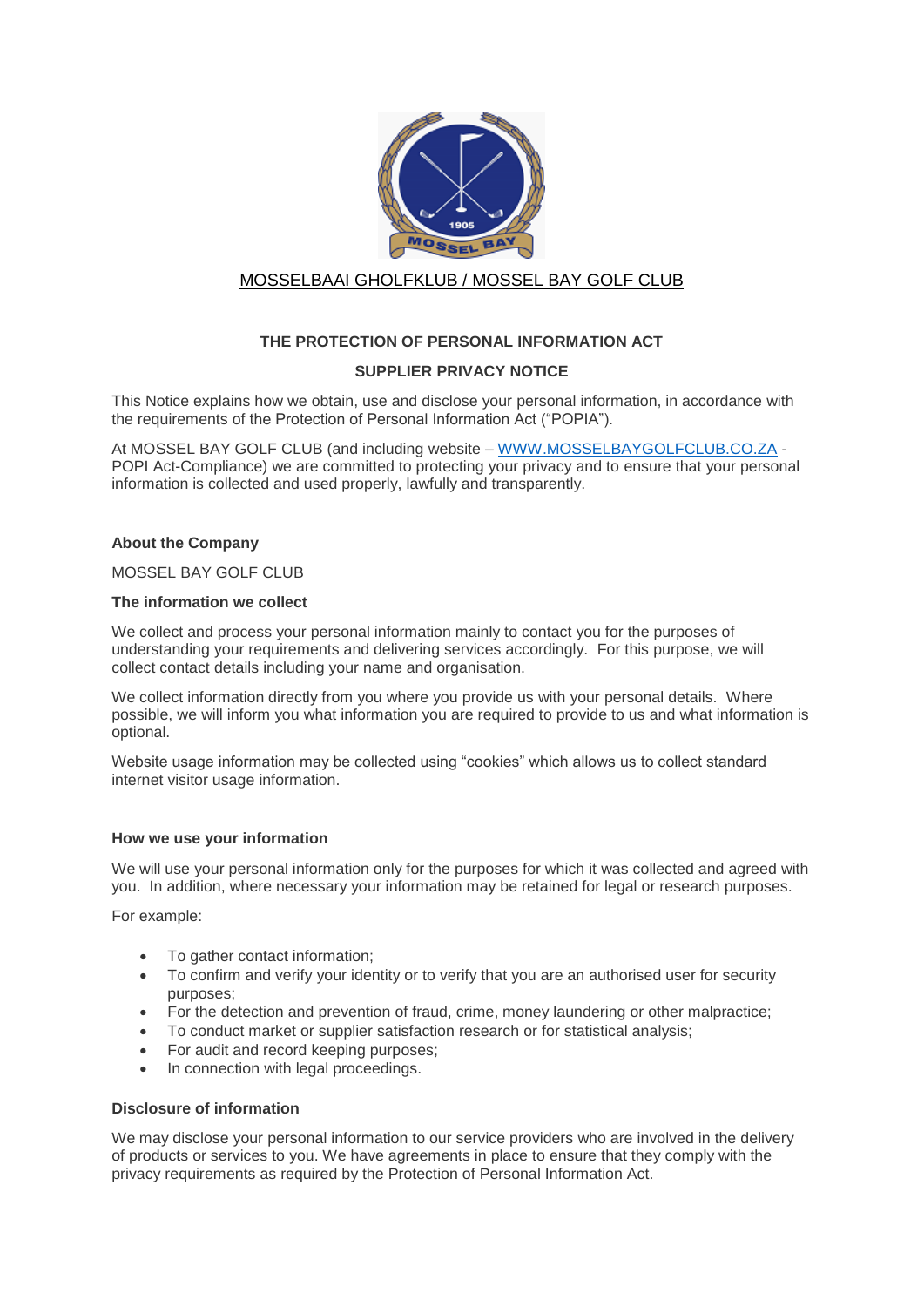We may also disclose your information:

- Where we have a duty or a right to disclose in terms of law or industry codes;
- Where we believe it is necessary to protect our rights.

#### **Information Security**

We are legally obliged to provide adequate protection for the personal information we hold and to stop unauthorized access and use of personal information. We will, on an on-going basis, continue to review our security controls and related processes to ensure that your personal information remains secure.

Our security policies and procedures cover:

- Physical security;
- Computer and network security;
- Access to personal information;
- Secure communications;
- Security in contracting out activities or functions;
- Retention and disposal of information;
- Acceptable usage of personal information;
- Governance and regulatory issues:
- Monitoring access and usage of private information;
- Investigating and reacting to security incidents.

When we contract with third parties, we impose appropriate security, privacy and confidentiality obligations on them to ensure that personal information that we remain responsible for, is kept secure.

We will ensure that anyone to whom we pass your personal information agrees to treat your information with the same level of protection as we are obliged to.

#### **Your Rights: Access to information**

You have the right to request a copy of the personal information we hold about you. To do this, simply contact us at the numbers/addresses as provided on our website and specify what information you require. We will need a written request on Company letterhead to confirm your identity before providing details of your personal information.

Please note that any such access request may be subject to a payment of a legally allowable fee.

#### **Correction of your information**

You have the right to ask us to update, correct or delete your personal information. We will require a written request on Company letterhead to confirm your identity before making changes to personal information we may hold about you. We would appreciate it if you would keep your personal information accurate.

#### **Definition of personal information**

According to the Act **''personal information''** means information relating to an identifiable, living, natural person, and where it is applicable, an identifiable, existing juristic person. Further to the POPI Act, COR Concepts also includes the following items as personal information:

- All addresses including residential, postal and email addresses.
- Service Level Agreements
- Contact Telephone Numbers
- VAT registration numbers where applicable
- Banking information